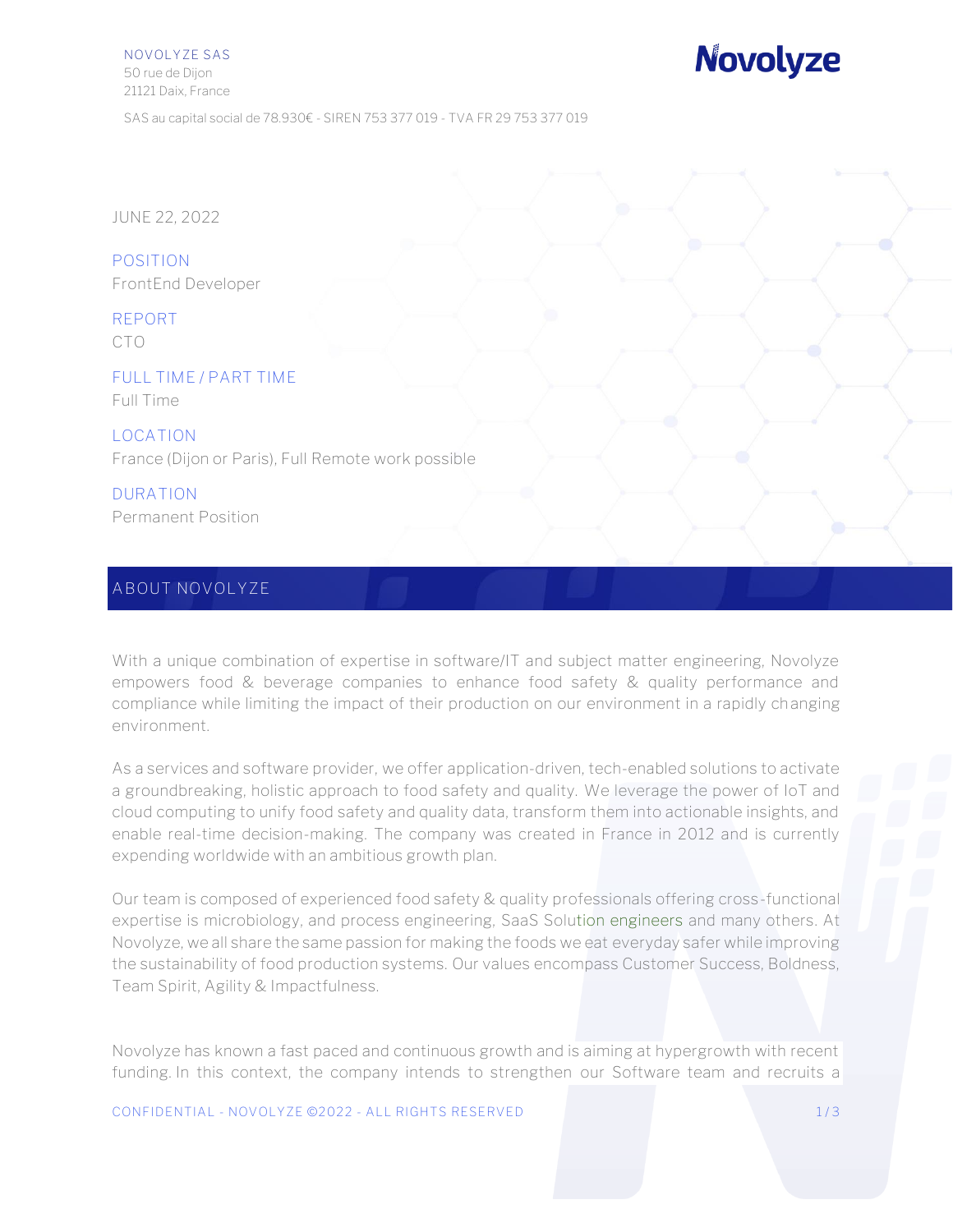Frontend Developer.

If you have a desire to grow with a dynamic company, make a major difference within the organization, and thrive working in a fast-paced environment, then this opportunity may be for you.

To learn more about Novolyze, please visit [www.novolyze.com.](http://www.novolyze.com/)

## **JOB DESCRIPTION**

As a front-end developer, you will be in charge of the design and the development of the front-end of our Saas Solution on Angular framework.

With at least 5 years of experience in the frontend development, you are focused on usability, reliability, performance, and scalability of your code. You want to join an ambitious team to create innovative solutions while keep learning and improve your skills.

### **RESPONSIBILITIES**

- Develop and maintain frontend architecture of our web solution
- Design and develop the user interface
- Ensure the solution is responsive
- Ensure application performance
- Support projects from design to finished product
- Face technical and business needs
- Keep abreast of technical developments related to the development of applications on the Microsoft Azure environment
- Increase your understanding of the Food Industry area

## **SKILLS**

- Proficient in fundamentals frontend languages like HTML, CSS (Bootstrap) et JavaScript (jquery)
- Expertise in at least one Frontend Framework like React JS or Vue JS but preferably Angular
- Write clean, structured, reusable and scalable code
- Excellent oral and writing communication skills
- Fluent in English

CONFIDENTIAL - NOVOLYZE ©2022 - ALL RIGHTS RESERVED 273